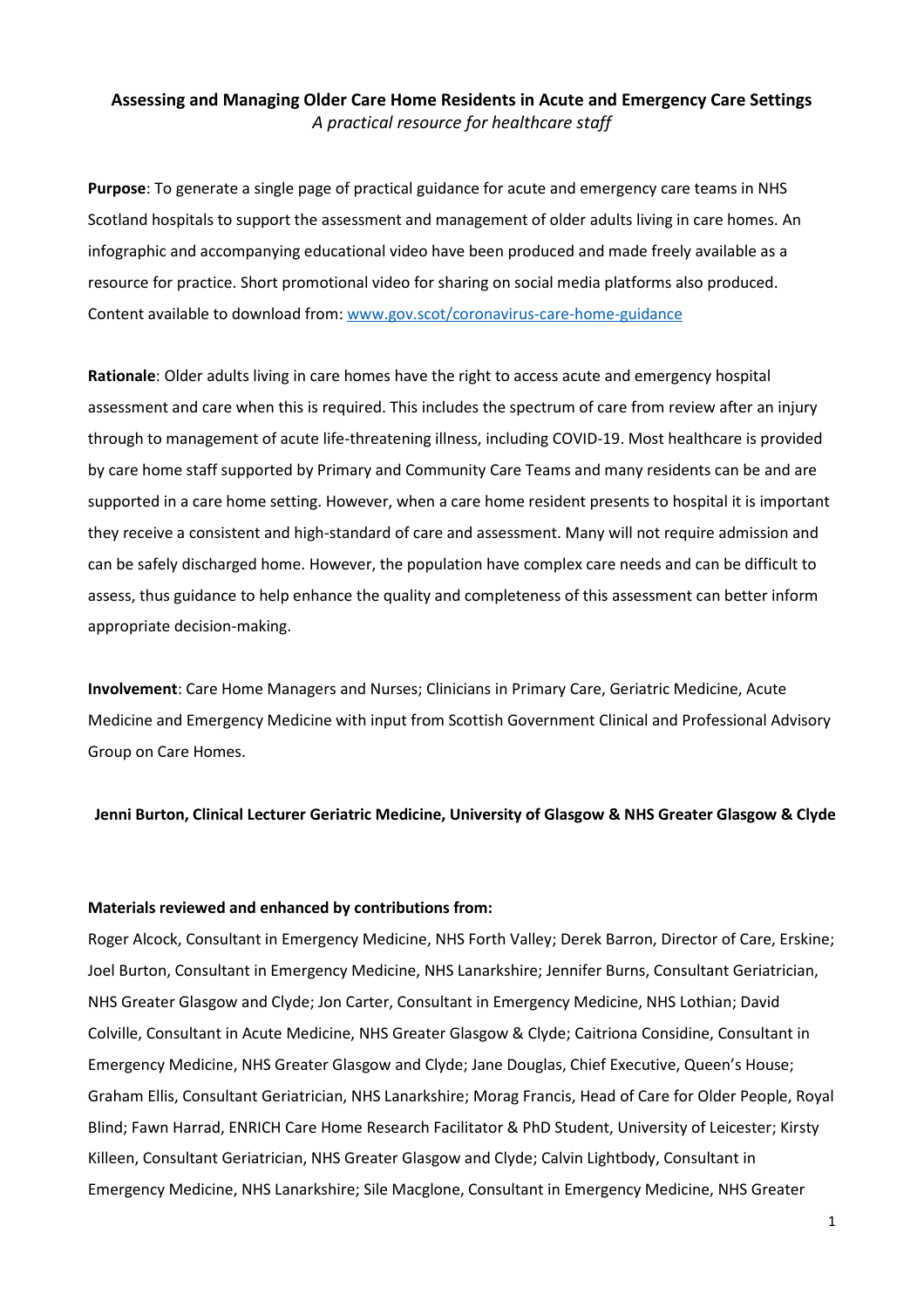Glasgow and Clyde; Judith Marshall, GP Partner & Clinical Lead for ACP, Glasgow City Health and Social Care Partnership; Morven McElroy, Consultant Geriatrician, NHS Greater Glasgow and Clyde; Lara Mitchell, Consultant Geriatrician, NHS Greater Glasgow and Clyde; Jackie Taylor, Consultant Geriatrician, NHS Greater Glasgow and Clyde; Greg Waddell, Consultant Geriatrician, NHS Greater Glasgow and Clyde and Members of the Scottish Government Clinical and Professional Advisory Group on Care Homes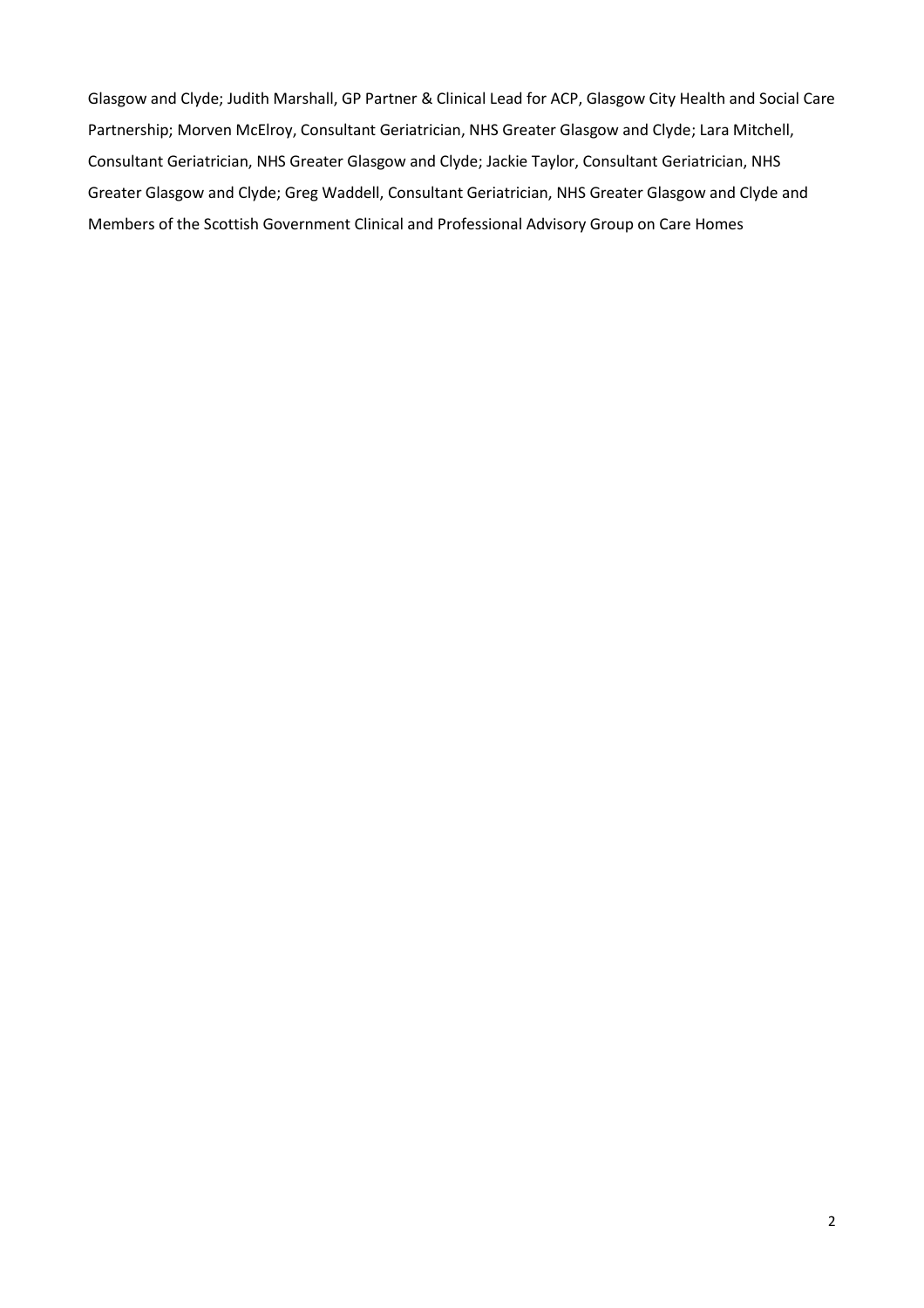# **Trailer Twitter version**

Visual content

Whole graphic

# Audio content

Older adults living in care homes have the right to access acute and emergency assessment and treatment. Most of the healthcare they receive is provided by care home staff supported by Primary and Community Care Teams. Many residents can be and are supported within the care home setting. Therefore, when a resident presents to hospital it is essential, that they receive a high standard of comprehensive assessment and care. Many will not require admission and will be safely discharged home. However, residents often have complex care needs and can be more difficult to assess. This practical guidance has been designed to help enhance the quality and completeness of the assessment residents receive in busy acute receiving units and emergency departments. It includes tips for clinical assessment; information gathering and practical actions to consider when admission is planned or when arranging discharge from the front door. Key considerations which distinguish care homes are highlighted to help foster a greater sense of understanding.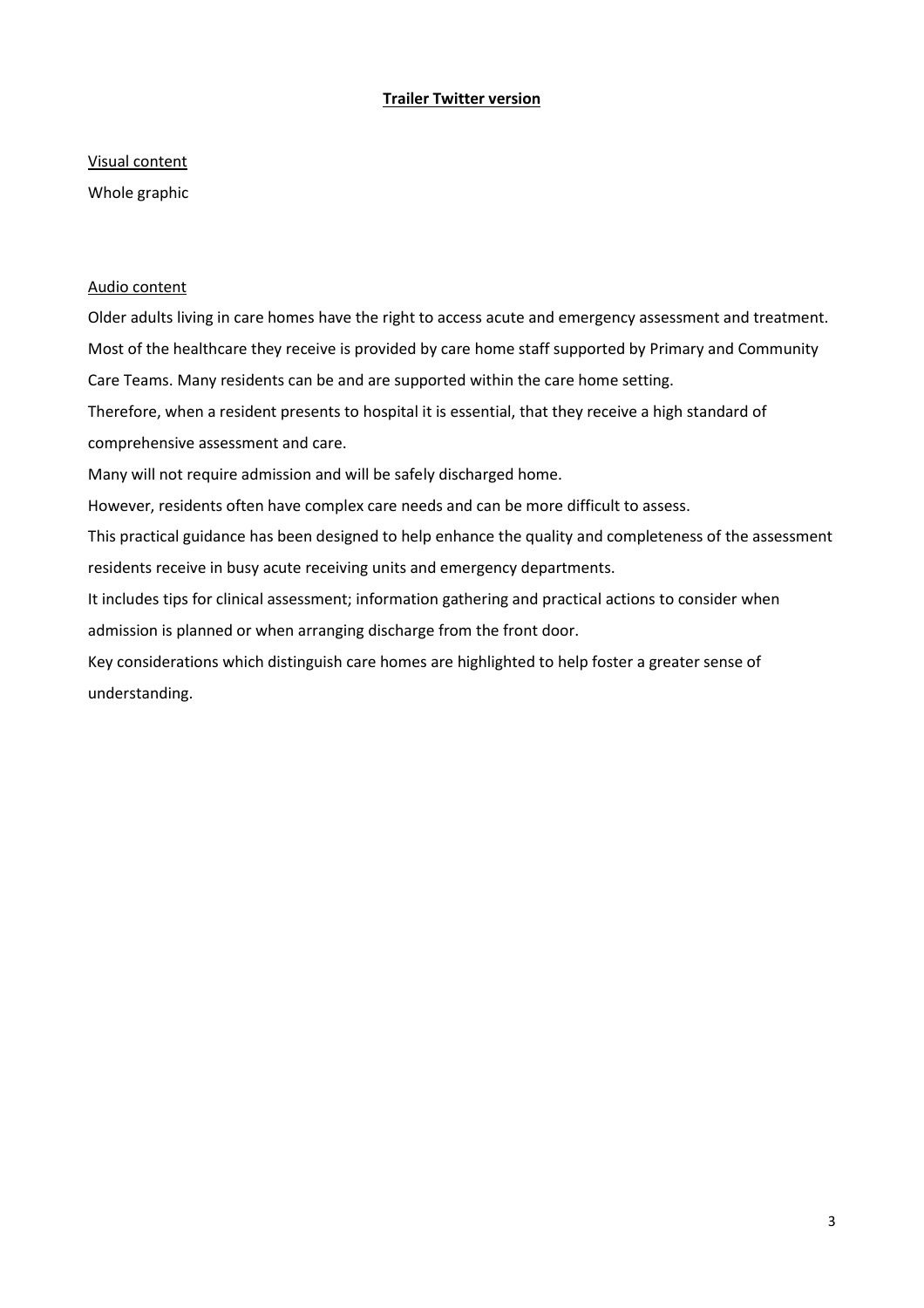# **Full Script – 9 minutes**

## Introduction

Hello, my name is Jenni Burton

I'm a Clinical Lecturer in Geriatric Medicine at the University of Glasgow and I work clinically as a medical registrar at Glasgow Royal Infirmary

I'm passionate about improving the care those living in care homes receive in all settings.

Older adults living in care homes have the right to access acute and emergency care. Most healthcare they receive is provided by care home staff supported by Primary and Community Care Teams. Many residents can be and are supported within the care home setting. Therefore, when a resident presents to hospital it is essential, that they receive a high standard of comprehensive assessment and care. Many will not require admission and will be safely discharged home. However, residents often have complex care needs and can be more difficult to assess.

This practical guidance has been designed to help enhance the assessment they receive.

# Clinical Assessment

Adapt your assessment based on the individual's presentation.

The points highlighted here supplement your usual history taking and examination.

Observe for signs of pain, this includes positive signs such as looking distressed or reporting pain. But consider also if the resident appears withdrawn or is reluctant to move – these too can be signs of pain. Individuals with cognitive impairment or communication problems often struggle to verbalise their pain and behaviour is a useful clue to observe.

Look carefully for injuries which may have been sustained, this requires adequate exposure to look for bruising or occult injuries and consider the need for imaging. Don't forget that older adults can sustain serious, traumatic injuries falling from just standing height

Consider whether the resident has capacity to make decisions about their health. Many care home residents may already have a power of attorney or guardian in place and, if they are known to lack capacity, their Section 47 certificate, may travel with them to hospital including their existing treatment plan. An AMT4 is a very short cognitive screen and the first part of more detailed assessments such as the 4AT. It provides a useful baseline of cognition on arrival.

Delirium is very common, more-so in those with an existing diagnosis of dementia. So, 'Think delirium' – particularly if the resident is drowsy, struggles to pay attention, fluctuates or is hyperactive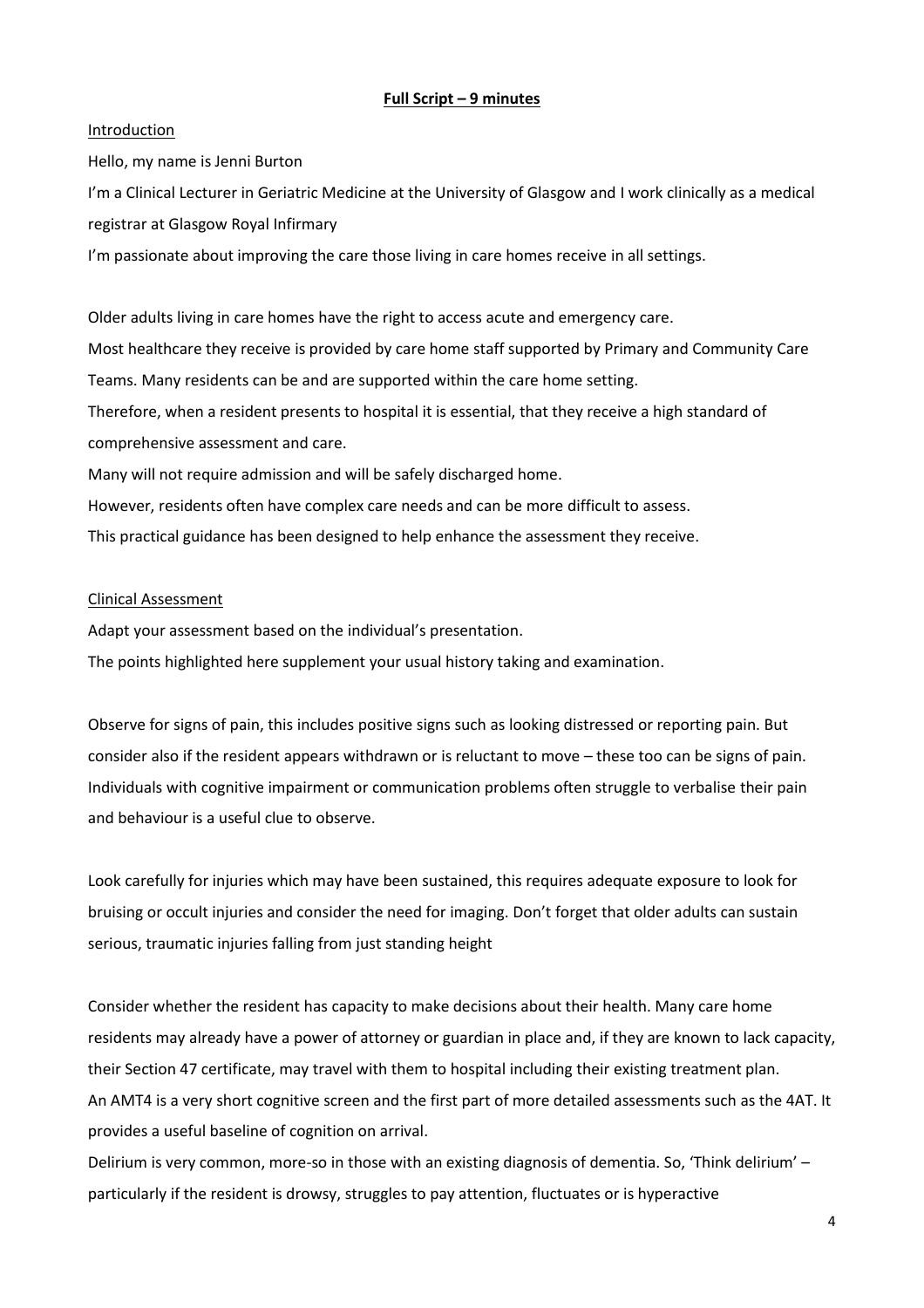### Assessment continues

As you continue your assessment, think about the following:

Is the resident able to take any medications they need?; Can they mobilise the way they usually do to allow them to get around the home and safely to/from the toilet?; Are there signs of infection? Thinking of skin as a source more common in older adults, particularly in pressure areas. Are there signs of constipation and/or urinary retention? Both are easy to treat, but significant sources of distress.

Try to ensure your assessment is performed in a well-lit area and think about the visibility of the resident within your department if they are confused, unsettled or at risk of falls.

Ensure hearing aid, glasses and dentures are used to help optimise communication and try to minimise the number of staff who are involved in their care, minimising moves within the department and trying to ensure they are seen promptly.

#### Gathering information

Gathering information will help you focus and structure your assessment.

Ask what matters to you? Many care home residents will be able to tell you what is important to them and dementia or delirium are not a reason not to ask.

The other services who have interacted with the resident before hospital will have recorded their assessments and the Paramedic summary or referrals from the GP or Out-of-Hours services can be highly informative in understanding the sequence of events and pre-hospital vital signs in particular.

Care home staff usually send a transfer sheet including their reason for having concern about the resident's health. They'll also send a summary of their care needs and their medication administration record (or MAR Sheet). This provides a summary of the medications taken, any acute prescriptions or missed doses and will be more current than the Electronic Care Summary as a record of medications used by the resident. Phone the care home to discuss their concerns and expectations – this will help you to tailor your assessment.

Access the Key Information Summary on hospital records as it includes medical history, advance care plans and resuscitation decisions which have been made previously.

Contact the next of kin, power of attorney or guardian to involve them, particularly if the resident is unwell or requires intervention.

#### Admission

If the resident needs admission, consider completing an adults with incapacity section 47 certificate if they are unable to consent to the treatment they require.

Avoid urinary catheterisation unless necessary for care.

Review medications, in particular considering time critical drugs such as those for epilepsy or Parkinson's disease. Is the usual route of administration available, are liquids needed? Consider also if all drugs the